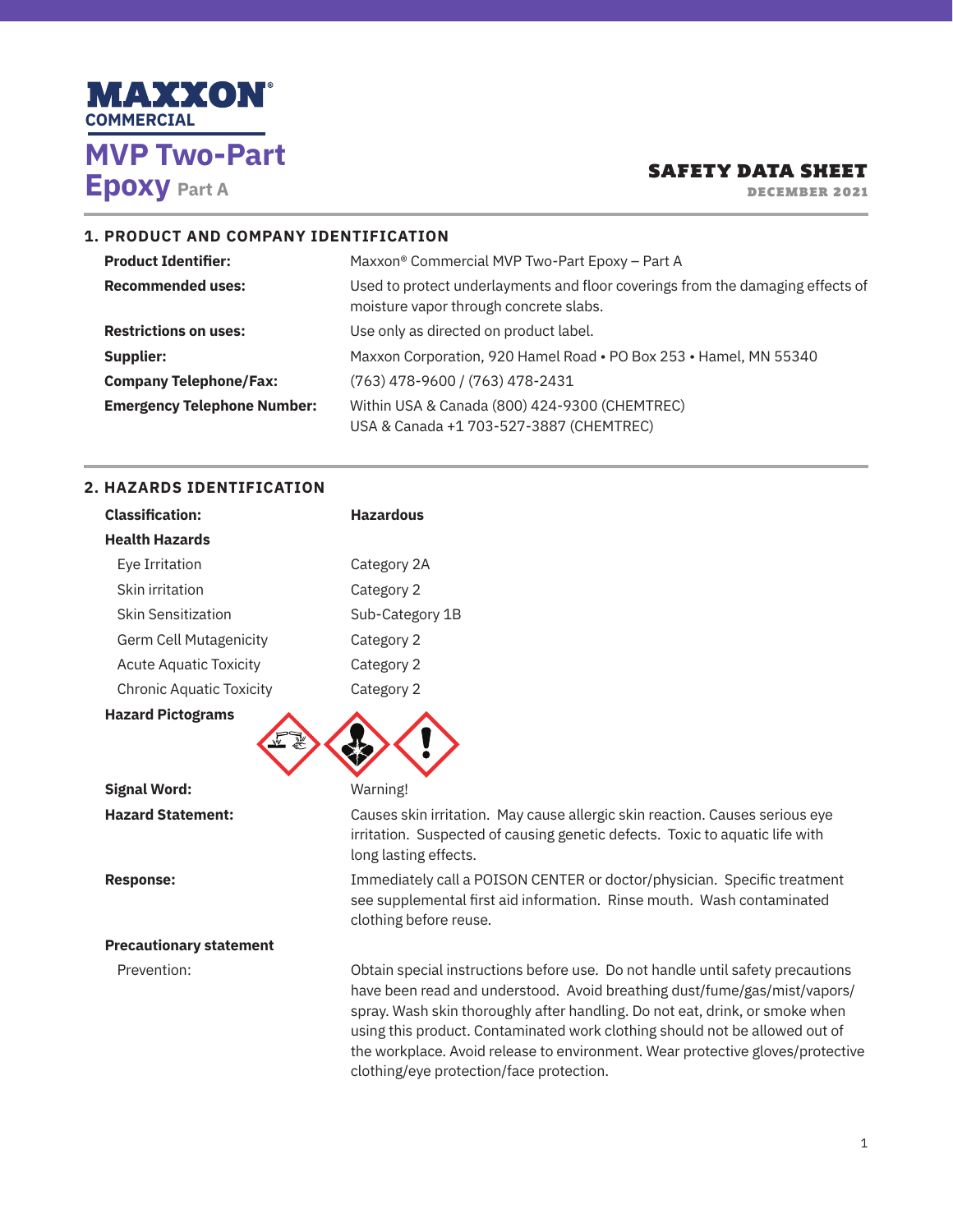

DECEMBER 2021

## **2. HAZARDS IDENTIFICATION** *Continued*

| If exposed or concerned: Get medical advice/attention. If on skin: Wash with<br>Response:<br>plenty of soap and water. If in eyes: Rinse cautiously with water for several<br>minutes. Remove contact lenses, if present and easy to do so. Continue rinsing.<br>If skin irritation or rash occurs: Get medical advice/attention. If eye irritation<br>persists: Get medical advice/attention. Take off contaminated clothing and<br>wash before reuse. Collect spillage. |  |
|---------------------------------------------------------------------------------------------------------------------------------------------------------------------------------------------------------------------------------------------------------------------------------------------------------------------------------------------------------------------------------------------------------------------------------------------------------------------------|--|
| Store locked up.<br>Storage:                                                                                                                                                                                                                                                                                                                                                                                                                                              |  |
| Dispose of contents/container to an approved waste disposal plant.<br>Disposal:                                                                                                                                                                                                                                                                                                                                                                                           |  |
| <b>Other Hazards:</b><br>No data available.                                                                                                                                                                                                                                                                                                                                                                                                                               |  |

#### **3. COMPOSITION/INFORMATION ON INGREDIENTS**

| <b>HAZARDOUS INGREDIENTS</b>                         | CAS#        | <b>PERCENT/WT.</b> |
|------------------------------------------------------|-------------|--------------------|
| 4.4' Isopropyldiphenol-<br>Epichlorohydrin Copolymer | 025068-38-6 | $30 - 60%$         |
| Phenol-Formaldehyde Polymer<br><b>Glycidal Ether</b> | 028064-14-4 | $30 - 60%$         |
| O-Cresyl Glycidyl Ether                              | 002210-79-9 | $10 - 30%$         |
| Benzyl Alcohol                                       | 000100-51-6 | $1 - 5%$           |

### **4. FIRST AID MEASURES**

| <b>General Advice:</b> | Remove person from affected area and make comfortable.<br>Treat symptomatically.                                        |
|------------------------|-------------------------------------------------------------------------------------------------------------------------|
| Eyes:                  | Flush eyes with water at least 15 minutes. Get medical attention.                                                       |
| Skin:                  | Remove product and flush affected area with water for 15 minutes. If irritation<br>persists, get medical attention.     |
| <b>Inhalation:</b>     | Move to fresh air. Give assisted respiration if breathing has stopped or is labored<br>(Call a physician).              |
| <b>Ingestion:</b>      | Give 3-4 glasses of water or milk if person is conscious. Do Not Induce<br>Vomiting! Obtain medical care and treatment. |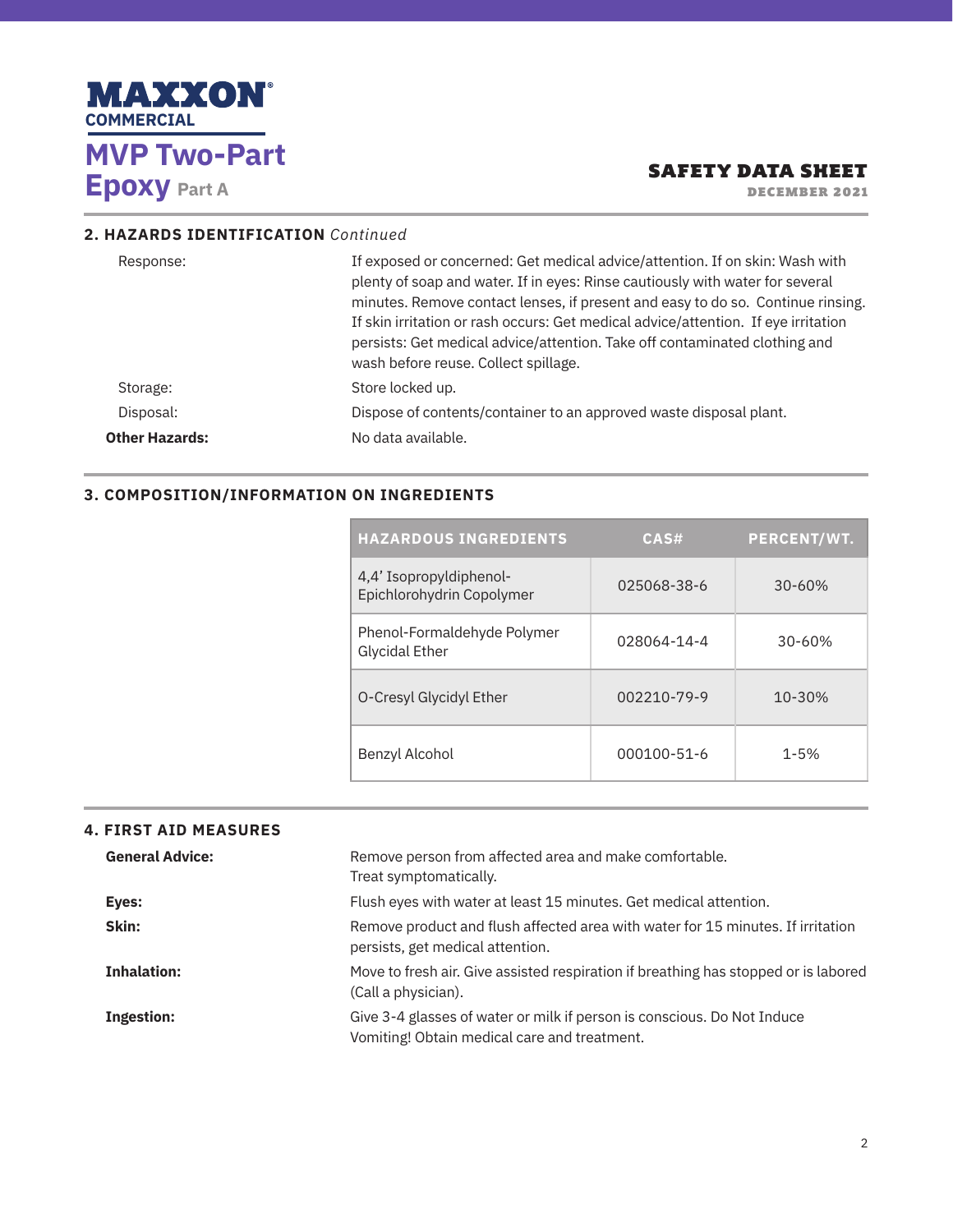

DECEMBER 2021

| <b>5. FIRE FIGHTING MEASURES</b>                     |                                                                                                                                                     |                                                                                                                                           |
|------------------------------------------------------|-----------------------------------------------------------------------------------------------------------------------------------------------------|-------------------------------------------------------------------------------------------------------------------------------------------|
| <b>Flash Point:</b>                                  | 93°C (199°F) TCC                                                                                                                                    |                                                                                                                                           |
| <b>Conditions of Flammability:</b>                   | N/A                                                                                                                                                 |                                                                                                                                           |
| <b>Flammable Limits:</b>                             | LEL: ND                                                                                                                                             | UEL: ND                                                                                                                                   |
| <b>Auto Ignition Temp:</b>                           | ND.                                                                                                                                                 |                                                                                                                                           |
| <b>OSHA Class:</b>                                   | Not regulated                                                                                                                                       |                                                                                                                                           |
| <b>Hazardous Combustion Products:</b>                | CO, CO2, Aldehydes, Acids                                                                                                                           |                                                                                                                                           |
| <b>Sensitivity to Impact:</b>                        | ND.                                                                                                                                                 |                                                                                                                                           |
| <b>Sensitivity to Static Discharge:</b>              | ND.                                                                                                                                                 |                                                                                                                                           |
| <b>Extinguishing media:</b>                          | Igniting may give rise to A class B fire. In case of fire use: Water, fog, carbon<br>dioxide, dry chemical, alcohol foam.                           |                                                                                                                                           |
| <b>Special Fire Fighting Procedures:</b>             | Wear self-contained breathing apparatus and protective clothing. Water spray is<br>useful in cooling fire-exposed vessels and in dispersing vapors. |                                                                                                                                           |
| <b>Unusual Fire and</b><br><b>Explosive Hazards:</b> |                                                                                                                                                     | May generate toxic or irritating combustion products. Sudden reaction and fire<br>may result if product is mixed with an oxidizing agent. |

### **6. ACCIDENTAL RELEASE MEASURES**

| Steps to be taken in case of<br>material is released or spilled: | Shut off sources of ignition. Cover spills with absorbent. Place in metal<br>containers for recovery or disposal. Prevent entry into sewers, storm drains,<br>and waterways. |
|------------------------------------------------------------------|------------------------------------------------------------------------------------------------------------------------------------------------------------------------------|
|                                                                  |                                                                                                                                                                              |

# **7. HANDLING AND STORAGE**

General: Store in cool, well ventilated areas. Keep away from heat and open flames. Avoid prolonged inhalation of heated vapors or mists. Avoid prolonged skin contact.

**Storage: Avoid temperature extremes. Store away from excessive heat, from sources of** ignition and from reactive materials.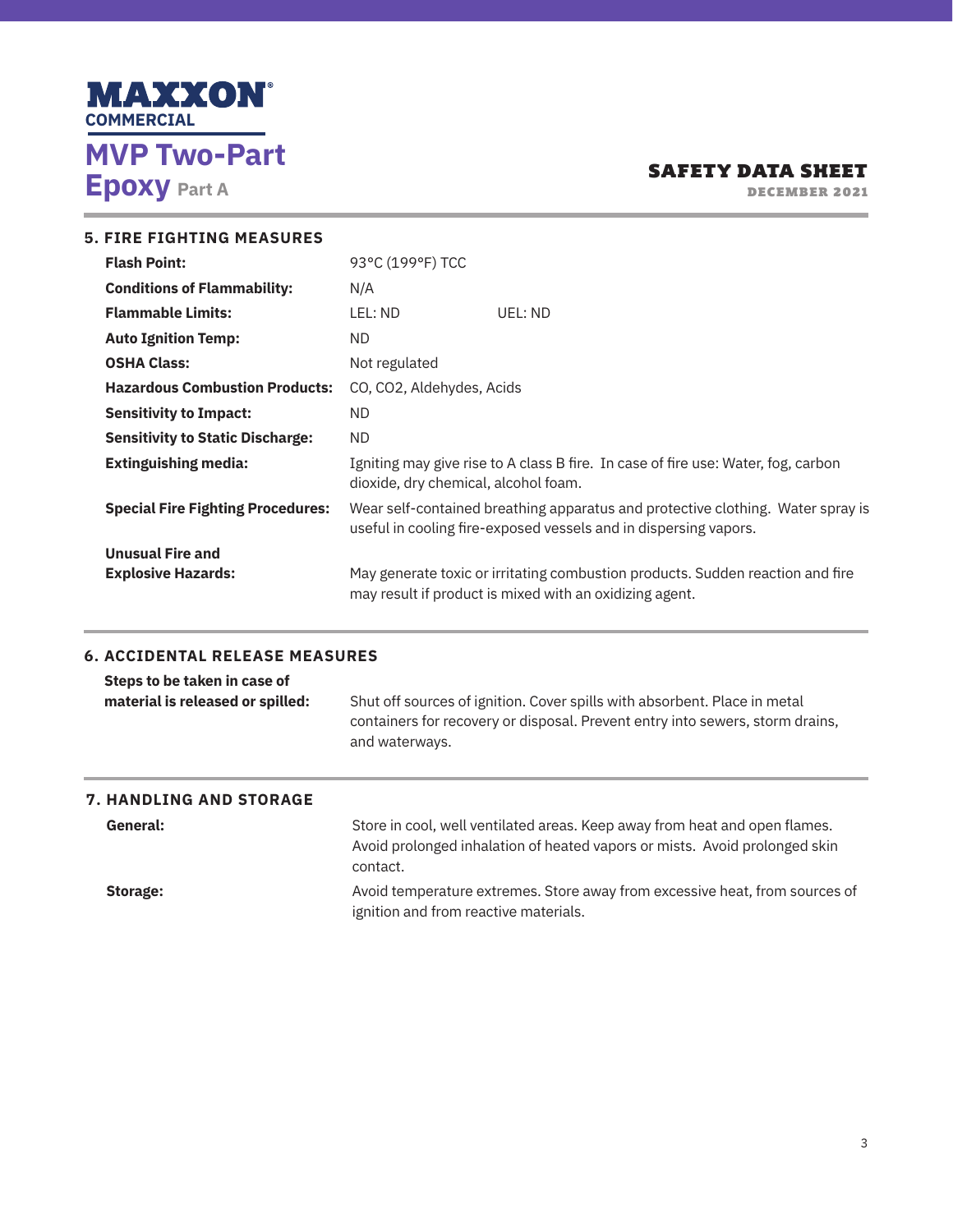

DECEMBER 2021

┓

## **8. EXPOSURE CONTROLS / PERSONAL PROTECTION**

#### **Exposure Limits (ppm):**

|                                    | <b>INGREDIENTS</b>                                                                                                                                                                  | <b>OSHA</b><br><b>TWA STEL</b>                                                                                                                                         | <b>ACGIH</b><br><b>TWA STEL</b> | <b>OTHER</b> |
|------------------------------------|-------------------------------------------------------------------------------------------------------------------------------------------------------------------------------------|------------------------------------------------------------------------------------------------------------------------------------------------------------------------|---------------------------------|--------------|
|                                    | 025068-38-6                                                                                                                                                                         | <b>NE</b><br>NE.                                                                                                                                                       | <b>NE</b><br><b>NE</b>          |              |
|                                    | 028064-14-4                                                                                                                                                                         | <b>NE</b><br><b>NE</b>                                                                                                                                                 | <b>NE</b><br><b>NE</b>          |              |
|                                    | 002210-79-9                                                                                                                                                                         | <b>NE</b><br>NE.                                                                                                                                                       | <b>NE</b><br><b>NE</b>          |              |
|                                    | 000100-51-6                                                                                                                                                                         | <b>NE</b><br>NE.                                                                                                                                                       | <b>NE</b><br><b>NE</b>          |              |
|                                    | abraded, grounded, etc                                                                                                                                                              | Legend: (M) Max. Exposed Limit; (S) Occupational Exp. Limit; (R) Suppliers Rec. Limit,<br>(+) Percutaneous Risk Note1: Values meaningful only when hardened product is |                                 |              |
| <b>Engineering Controls:</b>       | No specific controls needed. General and local exhaust recommended.                                                                                                                 |                                                                                                                                                                        |                                 |              |
| <b>Respiratory Protection:</b>     | None required in adequately ventilated areas. If vapor concentration exceeds<br>20ppm for longer than 15 minutes, a NIOSH approved respirator for organic<br>vapors is recommended. |                                                                                                                                                                        |                                 |              |
| <b>Protective Gloves:</b>          | Nitrile Rubber.                                                                                                                                                                     |                                                                                                                                                                        |                                 |              |
| <b>Eye Protection:</b>             |                                                                                                                                                                                     | Splash-proof goggles or chemical safety glasses.                                                                                                                       |                                 |              |
| <b>Other Protective Equipment:</b> | Long sleeved shirts and trousers. Emergency showers and eye wash stations<br>should be readily accessible.                                                                          |                                                                                                                                                                        |                                 |              |

**Contract Contract Contract** 

### **9. PHYSICAL AND CHEMICAL PROPERTIES**

| <b>Physical state:</b>              | Liquid                  |
|-------------------------------------|-------------------------|
| <b>Appearance:</b>                  | Clear to hazy           |
| Color:                              | Amber                   |
| Odor:                               | Mild                    |
| <b>Odor threshold:</b>              | ND.                     |
| pH:                                 | N/A                     |
| <b>Melting point:</b>               | <b>ND</b>               |
| <b>Boiling point/boiling range:</b> | >120°C (199°F)          |
| <b>Evaporation rate:</b>            | >1 (Butyl Acetate=1)    |
| <b>Vapor pressure:</b>              | >0.13 kPA @ 20 C (68 F) |
| <b>Vapor density:</b>               | $ND (Air = 1)$          |
| <b>Specific gravity:</b>            | $1.1 - 1.2$             |
| % Solids by weight:                 | 100%                    |
| <b>Solubility in water:</b>         | Insoluble               |
| % Volatiles by volume:              | 0%                      |
| <b>Coefficient of water</b>         |                         |
| /oil distribution:                  | ND.                     |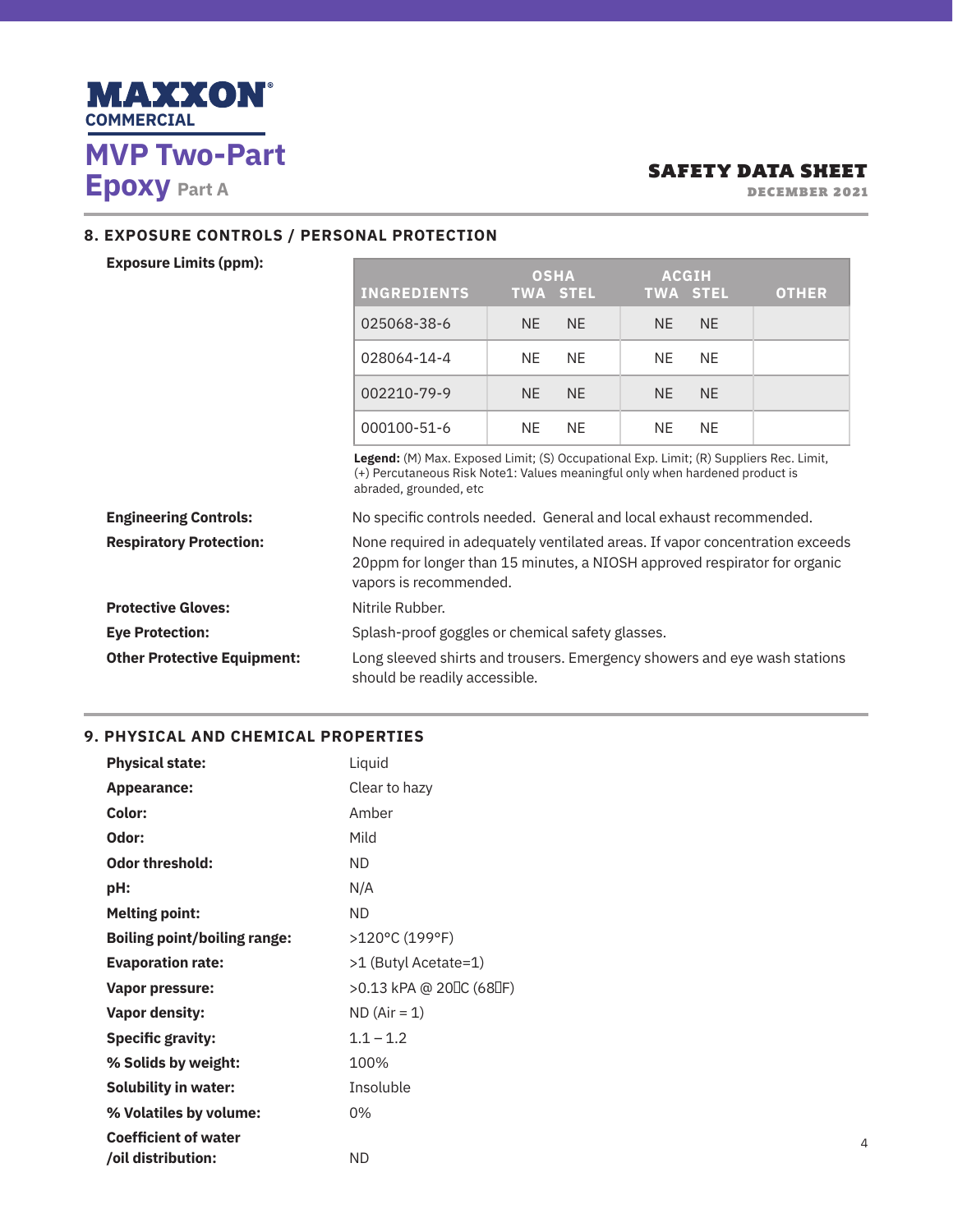

DECEMBER 2021

| <b>10. STABILITY AND REACTIVITY</b>                               |                                                                                                 |
|-------------------------------------------------------------------|-------------------------------------------------------------------------------------------------|
| Stability:                                                        | Stable.                                                                                         |
| <b>Conditions to Avoid:</b>                                       | Not applicable (material is stable).                                                            |
| Incompatibility<br>(Material to Avoid):                           | Oxidizing agents (Perchlorates, nitrates), strong acids, hypochlorites,<br>peroxides Hazardous. |
| <b>Decomposition Products:</b><br><b>Hazardous Polymerization</b> | CO. CO <sub>2</sub> .                                                                           |
| (Reactivity):                                                     | Will not occur.                                                                                 |

## **11. TOXICOLOGICAL INFORMATION**

| <b>Acute Toxicity</b>                                                         |                                                                                                                                                              |
|-------------------------------------------------------------------------------|--------------------------------------------------------------------------------------------------------------------------------------------------------------|
| <b>Acute Oral Toxicity:</b>                                                   | Very low toxicity if swallowed. Harmful effects not anticipated<br>from swallowing small amounts.                                                            |
|                                                                               | LD50, RAT>15,000mg/kg.                                                                                                                                       |
| <b>Acute Dermal Toxicity:</b>                                                 | Prolonged skin contact is unlikely to result in absorption of<br>harmful amounts.                                                                            |
|                                                                               | LD50, Rabbit>23,000mg/kg.                                                                                                                                    |
| Acute Inhalation Toxicity:                                                    | At room temperature, exposure to vapor is minimal due to low volatility. Vapor<br>from heated materials, mist or aerosols may cause respiratory irritation.  |
|                                                                               | LD50 has yet to be determined.                                                                                                                               |
| <b>Skin Corrosion/Irritation:</b>                                             | Prolonged contact may cause skin irritation with local redness. Repeated<br>contact may cause skin irritation with local redness.                            |
| <b>Serious Eye</b>                                                            |                                                                                                                                                              |
| <b>Damage/Eye Irritation:</b>                                                 | May cause eye irritation. Corneal injury is unlikely.                                                                                                        |
| <b>Sensitization:</b>                                                         | For similar material(s): Has caused allergic skin reactions in humans. Has<br>Demonstrated the potential for contact allergy in mice.                        |
| For respiratory sensitization:                                                | No relevant data found.                                                                                                                                      |
| <b>Specific Target Organ Systemic</b><br><b>Toxicity (Single Exposure):</b>   | Evaluation of available data suggest this material is not a STOT-SE toxicant.                                                                                |
| <b>Specific Target Organ Systemic</b><br><b>Toxicity (Repeated Exposure):</b> | Except for skin sensitization repeated exposure to low molecular weight resins<br>of this type are not anticipated to cause any significant adverse effects. |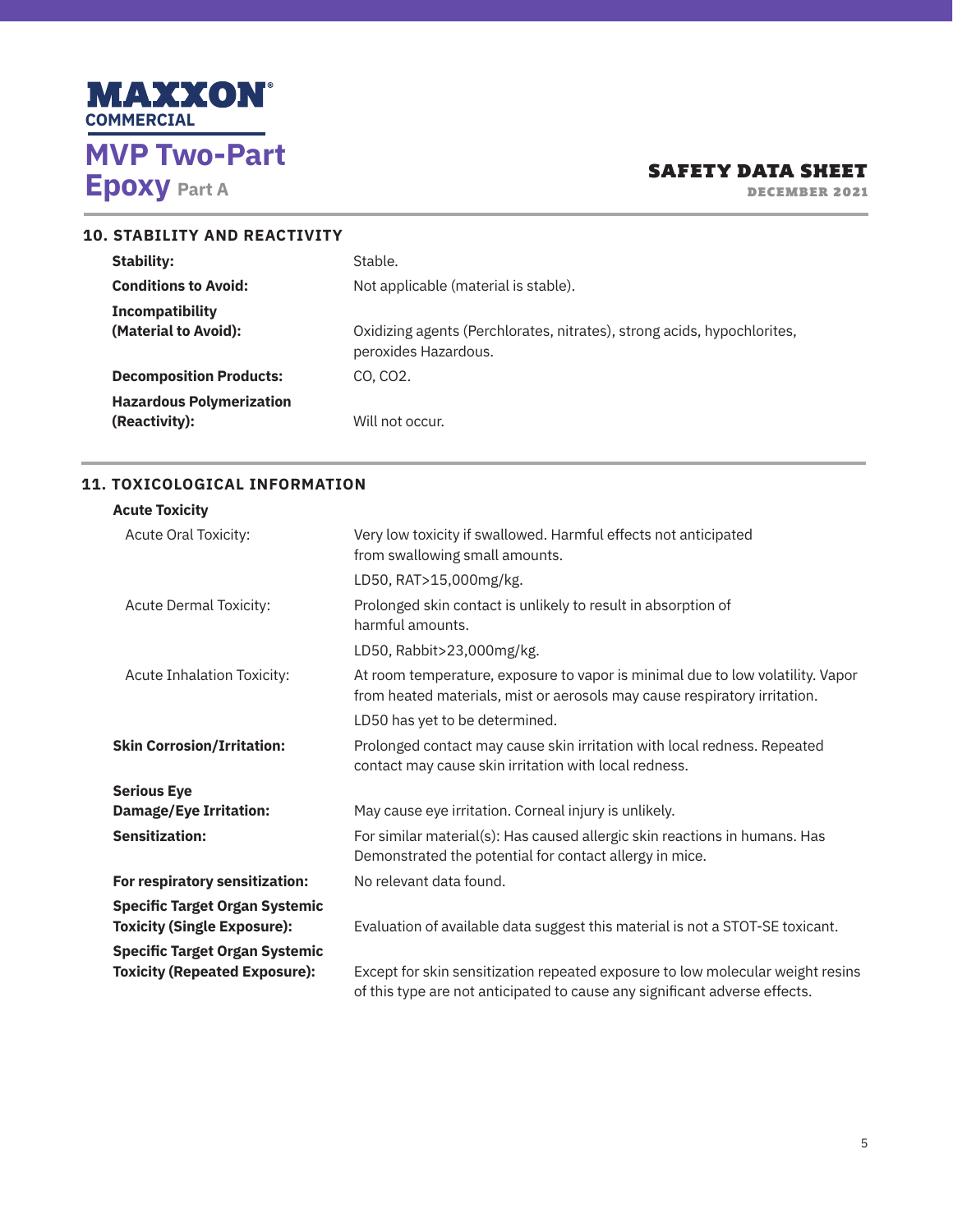

DECEMBER 2021

# **11. TOXICOLOGICAL INFORMATION** *Continued*

### **Carcinogenic Data:**

| NTP:                         | <b>None</b> |
|------------------------------|-------------|
| OSHA:                        | <b>None</b> |
| IARC:                        | None        |
| Teratogenicity:              | N٥          |
| Mutagenicity:                | Yes         |
| Embryotoxicity:              | Nο          |
| <b>Synergistic Material:</b> | No          |
|                              |             |

## **12. ECOLOGICAL INFORMATION**

## **Toxicity**

| Acute Toxicity to Fish:              | Material is moderately toxic to aquatic organisms on an acute basis (LC50/<br>EC50 between 1 and 10mg/l in the most sensitive species tested) L50,<br>Oncorhynchus mykiss (Rainbow trout), semi-static test. 96 HR, 2 mg/l. |
|--------------------------------------|-----------------------------------------------------------------------------------------------------------------------------------------------------------------------------------------------------------------------------|
| Acute Toxicity to                    |                                                                                                                                                                                                                             |
| Aquatic Invertebrates:               | EC50, Daphnia Magna (Water flea), static test, 48 HR, 1.8mg/l.                                                                                                                                                              |
| Acute Toxicity to                    |                                                                                                                                                                                                                             |
| Algae/Aquatic Plants:                | ErC50, Scenedesmus capricornutum (Fresh water algae), static test, 72 hr.,<br>growth rate inhibition 11mg/l.                                                                                                                |
| Toxicity to Bacteria:                | IC50, Bacteria, 18 hr., respiration rates >42.6mg/l.                                                                                                                                                                        |
| Chronic Toxicity to                  |                                                                                                                                                                                                                             |
| Aquatic Invertebrates:               | MATC (Maximum acceptable toxicant level), daphnia magna, semi static test,<br>21 d, number of offspring, 0.55mg/l.                                                                                                          |
| <b>Persistence and Degradability</b> |                                                                                                                                                                                                                             |
| Biodegradability:                    | Based on stringent OED test guidelines, this material cannot be considered                                                                                                                                                  |
|                                      | readily biodegradable: However, these results do not necessarily mean that the                                                                                                                                              |
|                                      | material is not biodegradable under environmental conditions.                                                                                                                                                               |
| 10-Day Window:                       | <b>NA</b>                                                                                                                                                                                                                   |
| Biodegradation:                      | 12%                                                                                                                                                                                                                         |
| <b>Exposure Time:</b>                | 28 Days                                                                                                                                                                                                                     |
| Method:                              | OECD test guideline 302B or equivalent.                                                                                                                                                                                     |
| Theoretical Oxygen Demand:           | 2.35mg/l estimated.                                                                                                                                                                                                         |
| Photodegradation                     |                                                                                                                                                                                                                             |
| Test Type:                           | Half-life (Indirect photolysis).                                                                                                                                                                                            |
| Sensitizer:                          | OH radicals.                                                                                                                                                                                                                |
| Atmospheric Half-Life:               | 1.92hr estimated.                                                                                                                                                                                                           |
|                                      |                                                                                                                                                                                                                             |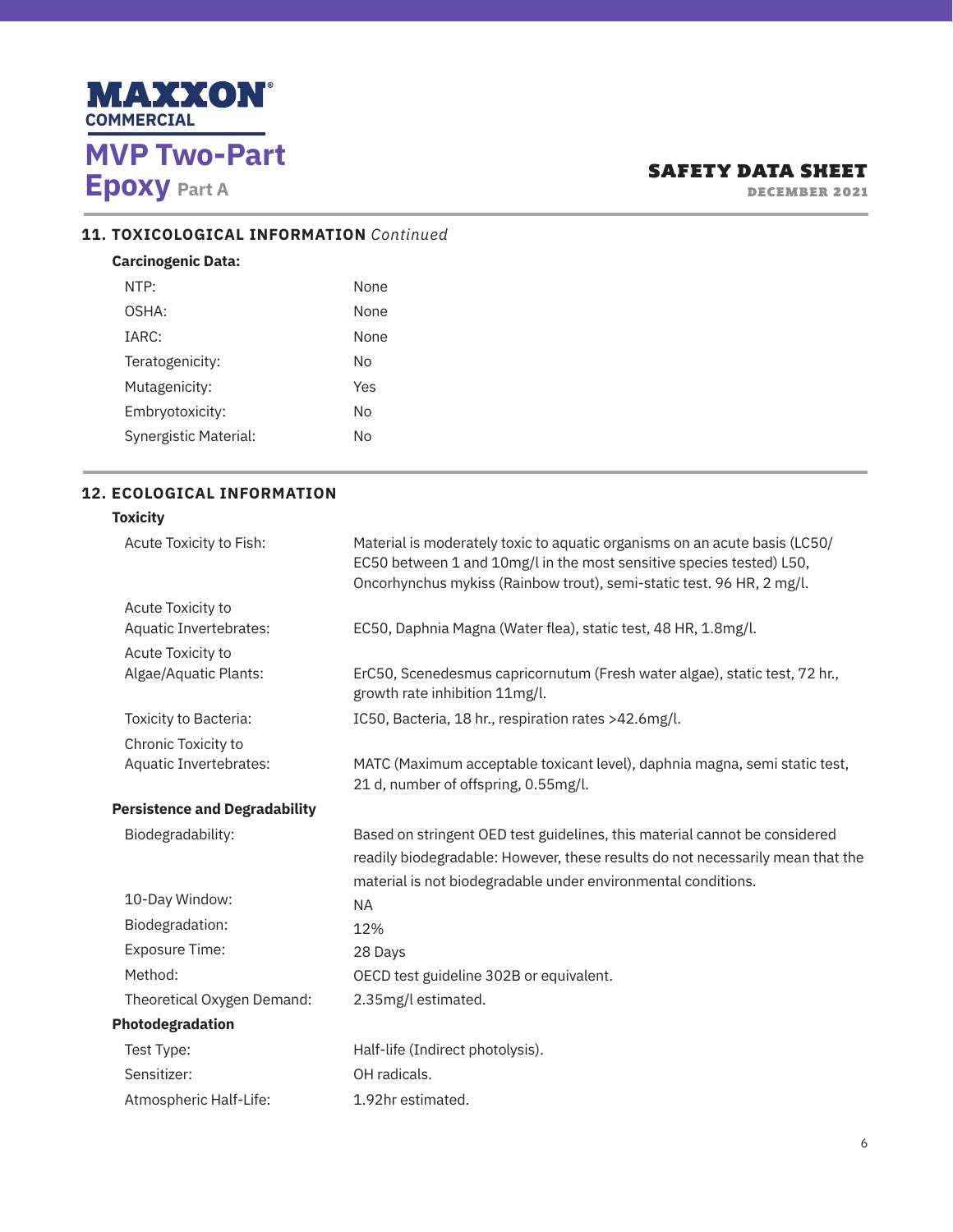

DECEMBER 2021

# **12. ECOLOGICAL INFORMATION** *Continued*

| <b>Bioaccumulation Potential</b> |                                                                                                                                                                                                                         |  |
|----------------------------------|-------------------------------------------------------------------------------------------------------------------------------------------------------------------------------------------------------------------------|--|
| Bioaccumulation:                 | Bioconcentration potential is moderate (BCF between 100 and 3000 or log<br>pow between 3 and 5).                                                                                                                        |  |
| Partition Coefficient:           | N-Octanol/Water (Log Pow): 3.242@25°C estimated.                                                                                                                                                                        |  |
| <b>Mobility in Soil:</b>         | Potential for mobility in soil is low (Koc between 500 and 2000). Given its very<br>low Henry's Constant, volatilization from natural bodies or water or moist soil is<br>not expected to be an important fate process. |  |
| Partition Coefficient (Koc):     | 1800-4400 estimated.                                                                                                                                                                                                    |  |

### **13. DISPOSAL CONSIDERATIONS**

| <b>Waste Disposal Methods:</b> | Do not dump into any sewers on the ground, or into any body of water. Not      |
|--------------------------------|--------------------------------------------------------------------------------|
|                                | a hazardous waste by RCRA criteria (40 CFR 261). Place in an appropriate       |
|                                | disposal facility in compliance with all Federal, State and Local regulations. |

## **14. TRANSPORTATION INFORMATION**

| <b>DOT Proper Shipping Name:</b> | Resin Compound, Not Regulated                                                          |  |
|----------------------------------|----------------------------------------------------------------------------------------|--|
| Hazard Class:                    | NA.                                                                                    |  |
| UN Number:                       | NA.                                                                                    |  |
| Packaging Group:                 | NA.                                                                                    |  |
| DOT Product RQ LBS (KSG):        | NA.                                                                                    |  |
| Hazard Label:                    | NA.                                                                                    |  |
| Hazard Placard:                  | NA.                                                                                    |  |
| <b>IMO Shipping Data:</b>        | UN 3082 Environmentally Hazardous Substance, Liquid N.O.S.<br>(Epoxy Resin) < 9, PGIII |  |
| <b>ICAO/IATA Shipping Data:</b>  | UN 3082 Environmentally Hazardous Substance, Liquid N.O.S.<br>(Epoxy Resin) < 9, PGIII |  |
| <b>Additional Information:</b>   | None                                                                                   |  |